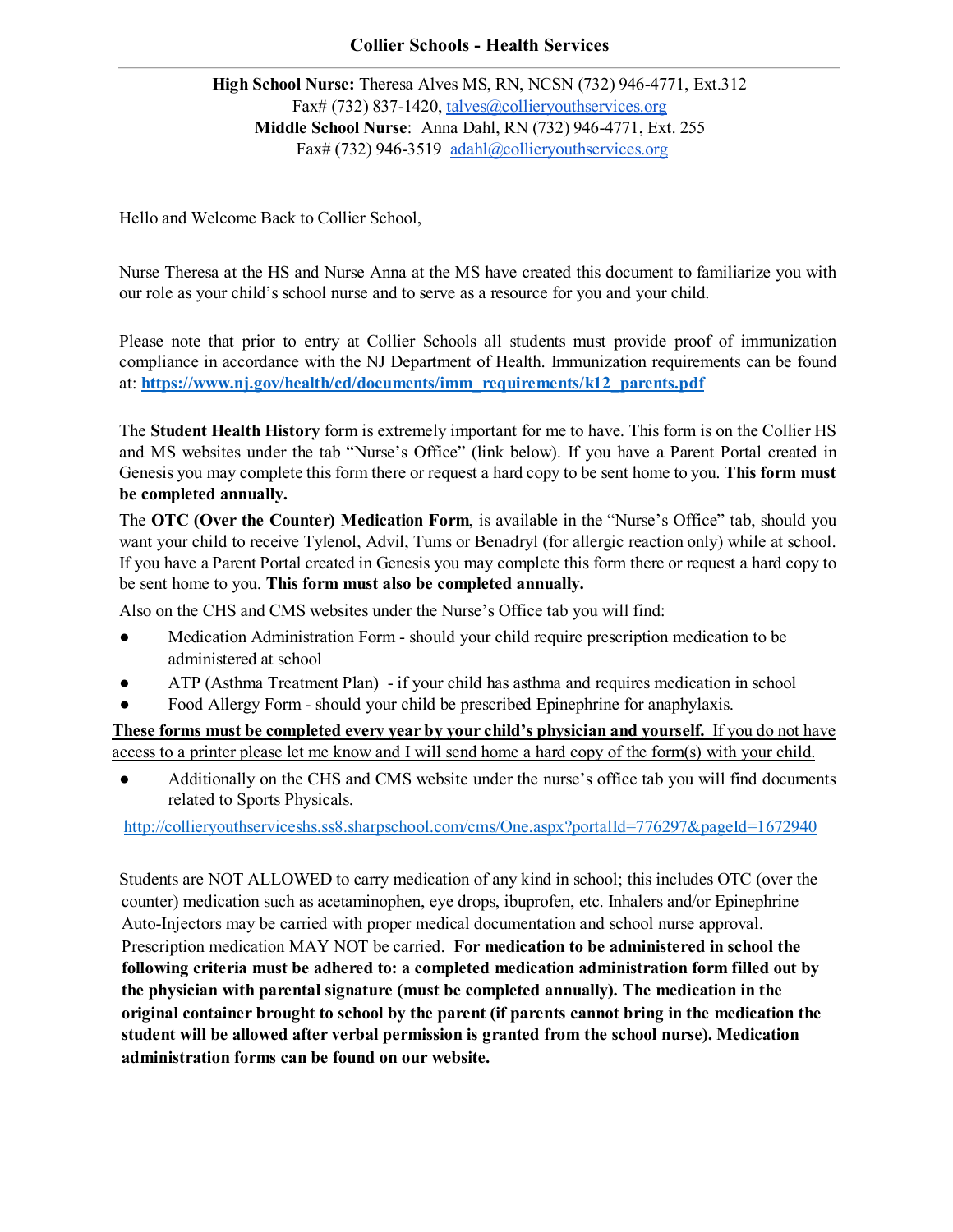The NJ Department of Education suggests a physical examination to be completed upon school entry. A physical examination done within the past 365 days of entry is deemed acceptable if a copy can be obtained. It is recommended that students have a physical examination between grades 7-12 or annually if your child participates in an athletic program (paperwork is on the website-under nurse's office). The student's doctor (medical home) should complete these examinations. Please send proof of the examination to the school nurse. The Department of Health strongly encourages children with chronic conditions such as asthma, diabetes, or sickle cell anemia, to receive the Flu vaccine each fall.

Our school nurses here at Collier Youth Services, provide the following health services:

• Height, weight and blood pressure screening annually, medication administration, health counseling, first aid, vision screenings (grades 6, 8 & 10), hearing screenings (grades 7 & 11), scoliosis screenings (biannually for students between 10-18 years old) and other medical care as needed.

## **IMPORTANT:**

- Students should not attend school if they are ill. Reasons for not attending school include, but are not limited to: vomiting and/or diarrhea within the past 24 hours, elevated temperature  $(>100.0)$ within the past 24 hours, strep throat, conjunctivitis, ear infection with drainage, influenza, or any other communicable (infectious) disease.
- If your child requires surgery or an extended absence from school due to a chronic or acute medical condition please notify me directly. Medical clearance from your child's physician will be required to return to school - physician notes must include dates of excused absences from school listing any restrictions (if applicable), the date the student is medically cleared to return to school and if any prescription medications or specific treatments are needed.
- Students need a written doctor's note to receive prescription medication in school, to return from medical exclusion, to use crutches or other orthopedic device, accommodations/modifications during the school day due to ambulatory issues, or to be excused from Physical Education class due to chronic conditions (physician note must be updated annually)
- Parents should notify the school nurse immediately if their child has been diagnosed with food allergies, insect sting allergies, diabetes, asthma, sickle-cell, or any other potentially lifethreatening illness.

Our #1 priority at Collier is the health and safety of all students, their families, our staff and the community at large. Attached to this letter, is the most current Covid - 19 information and protocols we are following at Collier - please read carefully.

Thank you for partnering with us to ensure the health and safety of your child and their peers. Please reach out to the school nurse at your child's school for any questions or concerns.

Looking forward to a great year, Theresa Alves and Anna Dahl